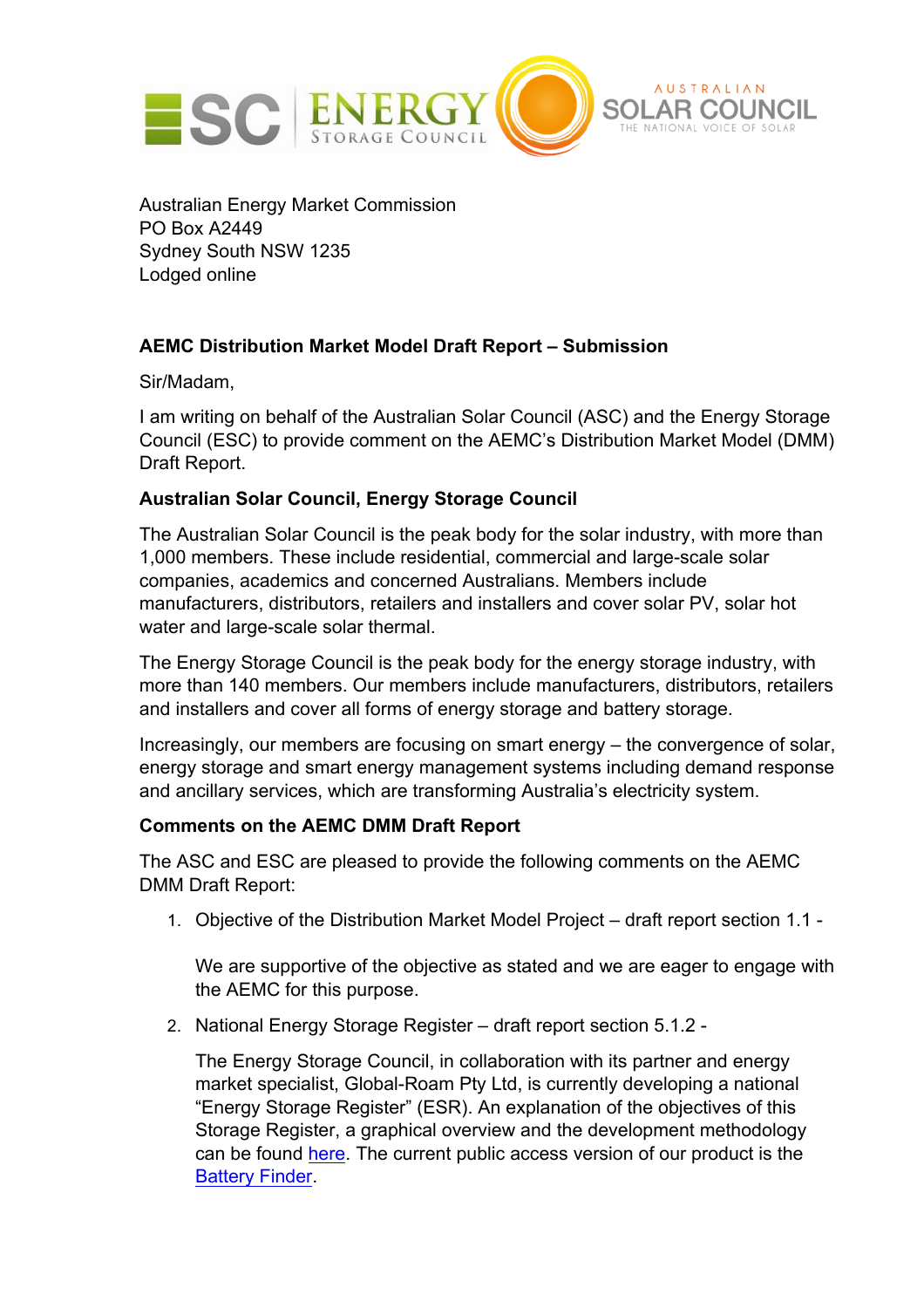The ESC have previously provided a written submission to COAG in response to their 2016 Energy Storage Registration Consultation Paper and on behalf of our energy storage industry members has been leading the call for a ESR Register.

The ESC has attached an ESR Register overview document to accompany our submission and would be pleased to provide the AEMC with a more detailed briefing on the current status of the ESR project and our plans for future development of this register.

3. Access for distributed energy resource – draft report section 5.3.2 –

The ASC and ESC strongly recommend that the open access regime continue to apply to the distribution networks. Please also to our specific response to Q3.

4. Connection charges for exported energy from distributed energy resources – draft report section 5.4.3 –

The ASC and ESC consider that it may be appropriate for a DNSP to charge the owner of a distributed energy resource (DER) for the proportionate use of the distribution network (or part thereof) for purpose of export of energy. This would be particularly in cases where the DER owner is able to gain a net benefit from the use of the network and where DNSP charges are reasonable and truly cost reflective.

A good example of where a DNSP charging for use of system for export of distributed energy may be appropriate would be in the case of Peer-to-Peer (P2P) energy trading. We note that NZ energy infrastructure company Vector is currently engaged in a trial of 500 residential consumer sites in Auckland. There are also P2P energy trading trials currently being conducted on a smaller scale by Australia company Power Ledger, in WA and Victoria and by Enova Community Energy in NSW. We understand that AGL and ARENA are also currently conducting a residential P2P energy trading trial in Melbourne.

It will be critical that any charges reflect real costs of the level of utilisation of network services net of any benefits that accrue to the network from the distributed energy (DE) resource. For example the average network losses of around 8% in the NEM, which are much higher in various segments of the network are generally opaque and the real costs incurred are smeared across all users. A smart and well designed DE network places supply much closer to loads and any network charging regime should account fairly and transparently for any reduction in losses.

Substantial reform is needed to the economic regulation of network to maximise the economic investment in DE for the benefit of all consumers. Many studies now show there has been historical overinvestment in network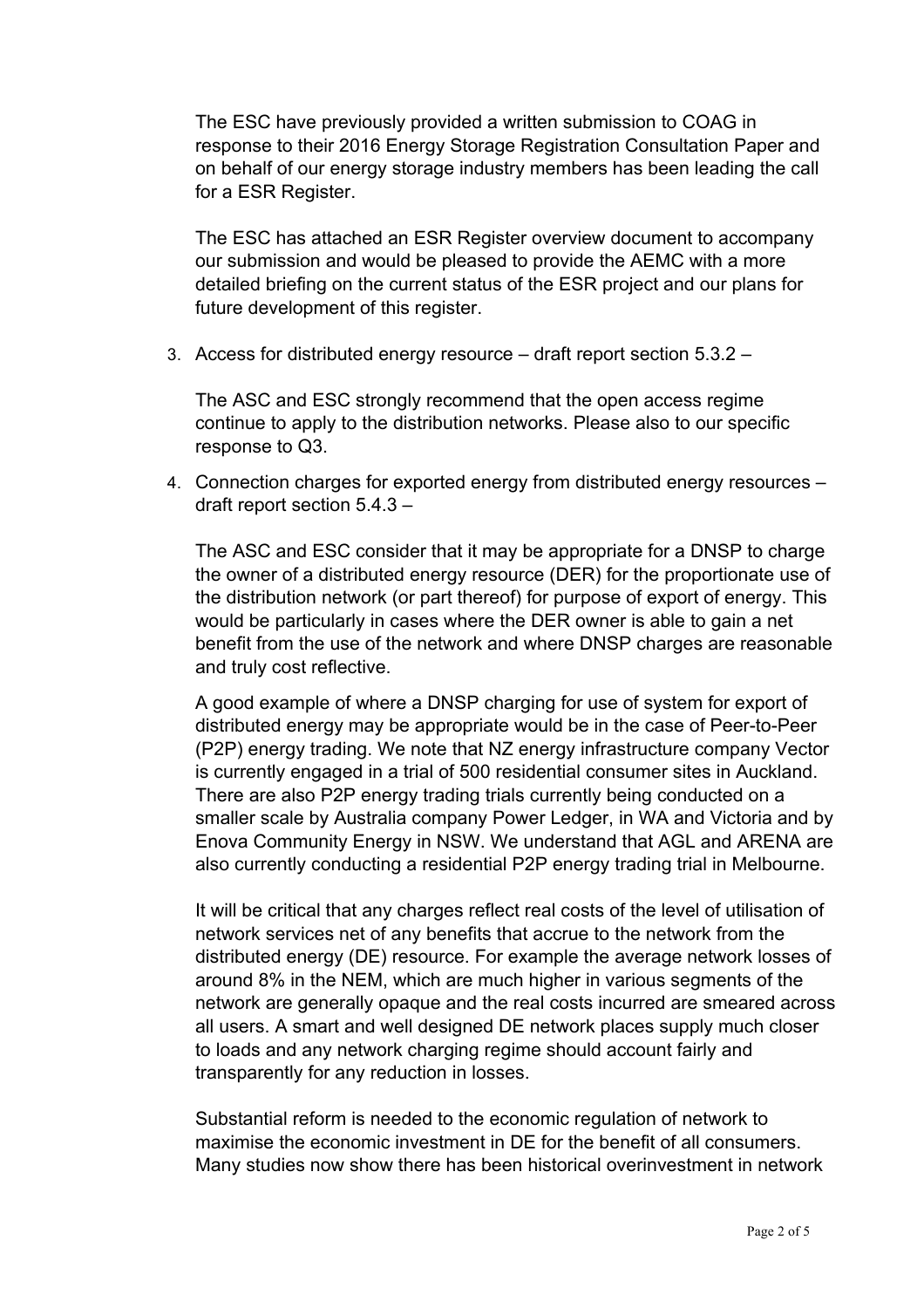infrastructure and future network regulation should seek to avoid this, in particular through investment in DE resources and demand response. We note the Electricity Network Transformation Roadmap 2017-2027 (as developed by ENA and CSIRO) and support that view of how this might be done.

Please also refer to our response to Question 4.

5. Technical requirements and connection arrangements for Distributed Energy Resources - draft report section 6.2.

The ASC and ESC support the views expressed by Commission where it states

*"To support the efficient uptake of distributed energy resources, technical requirements for the connection of distributed energy resources should be clear, proportionate and relevant to what is being installed and how it will be operated;"*

We also support the views expressed by the Customer Advocate in its assessment of the solar PV connection framework in Queensland.

The ASC and ESC strongly support the development of a standardised approach to the technical assessment of micro-embedded generation as expressed by other stakeholders in their submissions to the AEMC's Integration of Storage report. We also are in agreement that standardisation would offer the following advantages:

• simplify the connection process for parties operating within or across distribution areas (for example, retailers or storage system installers);

- reduce administrative burden on DNSPs;
- provide transparency in the connection process; and
- support a level playing field for the provision of storage and the services it enables.

Please also refer to our response to draft report Question 5.

## **ASC and ESC - Specific Responses to AEMC's Draft Report Questions**

Question 2 - Do stakeholders consider that there are any 'missing markets' or 'missing prices' beyond those that will be implemented through cost-reflective network tariffs? If so, what are these?

ASC and ESC would like to draw the Commissions attention to the lack of existing cost reflective tariffs applicable to "local energy" that is generated and consumed within the distribution network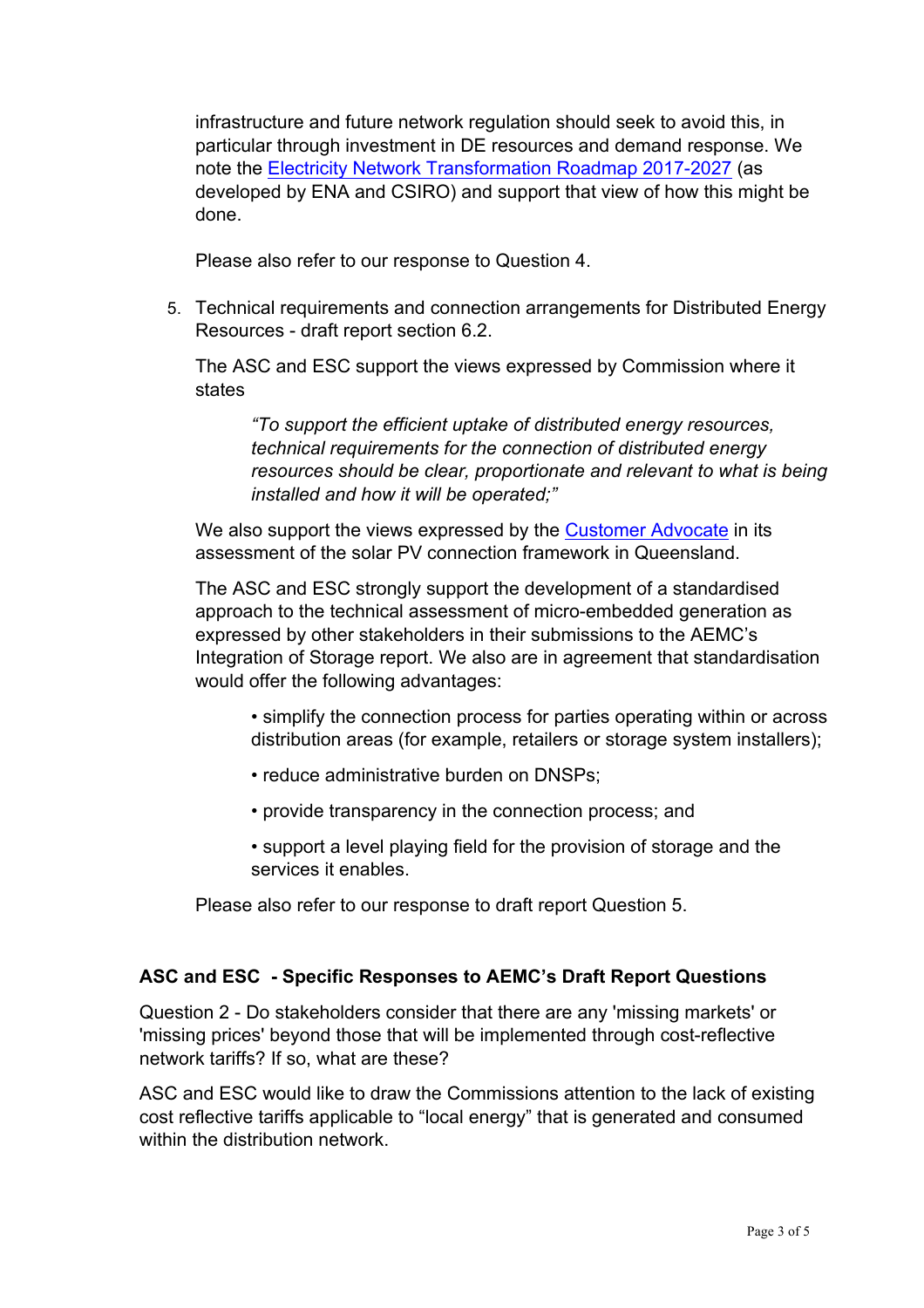Rutovitz et al have written a detailed Issues Paper on this subject<sup>1</sup>. We understand the AEMC has previously rejected a rule change to support local energy trading and would urge the AEMC to reconsider its approach to this vital issue for consumers and for the economic efficiency of the NEM.

Question 3 - Do stakeholders consider that an open access regime will continue to be appropriate in an environment of increasing uptake of distributed energy resources and more constraints on distribution networks? If not, what principles or considerations should be taken into account in determining whether a different access regime is more appropriate?

The ASC and ESC answer is YES. We strongly recommend that an open access regime will continue to be appropriate in an environment of increasing uptake of distributed energy resources and more constraints on distribution networks.

Question 4 – Is there support for the Commission's proposal that the deletion of clause 6.1.4 of the NER be explored?

The ASC and ESC answer is a qualified YES. We would be supportive of the modification or deletion of clause 6.1.4 to enable DNSP's to charge distribution network users for use of system for export or P2P trading of energy where there is a clearly visible net benefit to the network user and where the fee charged is truly fair and cost reflective. The ASC and ESC would be keen to engage with the AEMC and other stakeholders on this subject.

Question 6 - Do stakeholders see value in the AEMC (or other party) reviewing the technical requirements that DNSPs apply to the connection of distributed energy resources?

ASC & ESC Response – Yes we do see value in such a review. This is so particularly from the perspective of increasing transparency of the connection process and the development of a more standardised approach. Please refer to our comments on draft report section 6.2

The ASC and ESC look forward to working with the Commission and to playing our part as the Australian peak smart energy industry body in the development of a market-based approach to the optimisation of distributed energy resources.

1

<sup>1</sup> Rutovitz, J, Langham, E., & Downes, J. (2014). A level playing field for local energy. Issues paper prepared for the City of Sydney. Institute for Sustainable Futures, UTS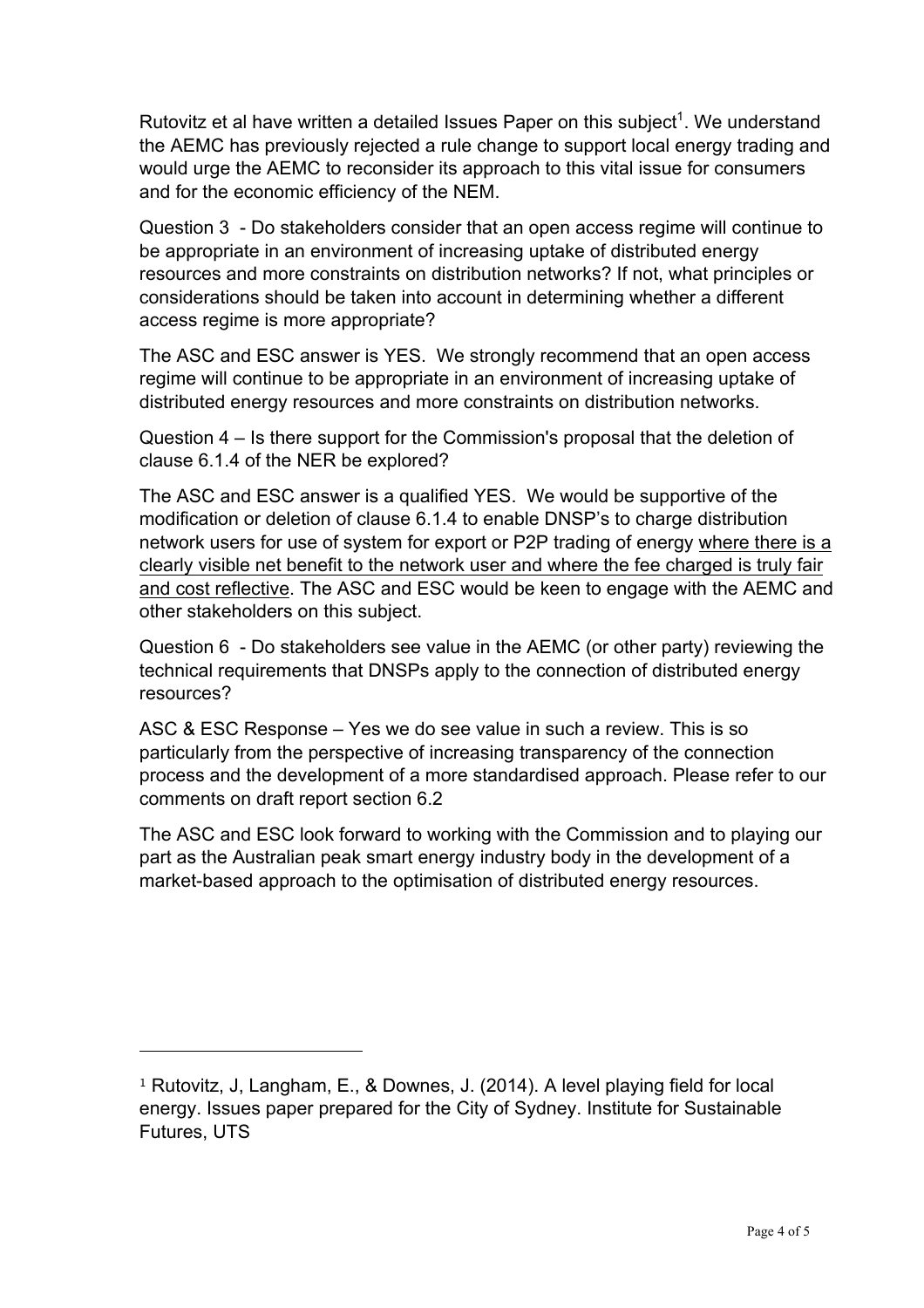Please contact me should you wish to discuss these matters further and to arrange any briefings or stakeholder engagement activities.

Yours sincerely,

John Grimes Chief Executive Australian Solar Council Energy Storage Council 5 July 2017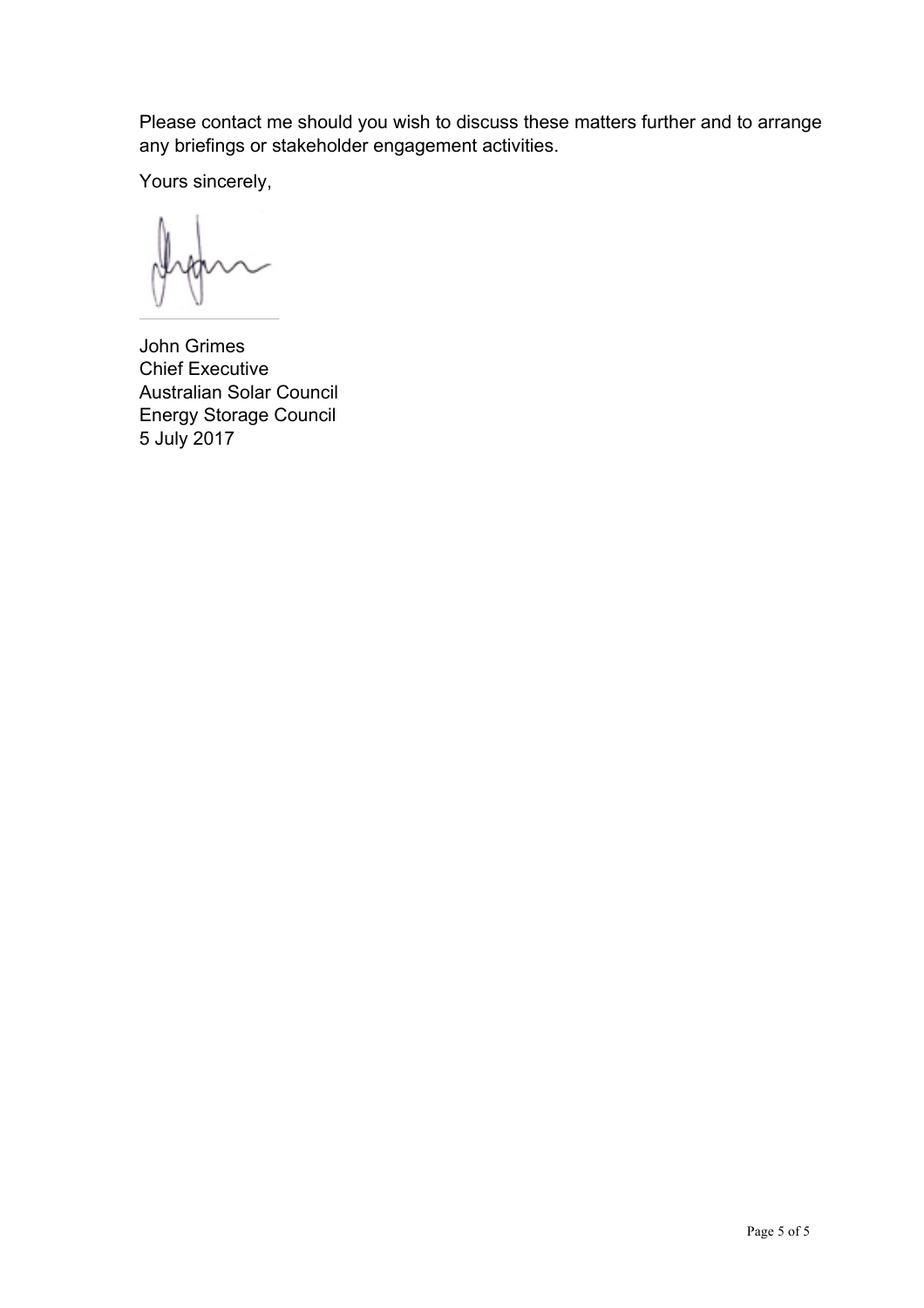

# **Energy Storage Council (ESC) Location, Safety and Stewardship Registration Database**

This briefing paper provides a high level overview of the Energy Storage Council Location, Safety and Stewardship Registration Database (LRD).

## **Rationale**

Breakthroughs in technology, and economies of scale achieved through mass production of batteries used in electric vehicles, are resulting in falling prices for stationary energy storage applications.

Reduced prices, combined with a strong consumer sentiment for increased control and direct ownership of electricity assets, mean that the Australian market is poised for rapid growth in the deployment of Energy Storage Systems (ESS), using a range of well-established as well as novel chemistries and also non-chemical technologies.

Residential and commercial ESS installations in Australia do not need to be registered or tracked. As a result, there is no accurate dataset of grid-connected and off-grid ESS in Australia.

The result is that we have a major deployment of technologies that need tight oversight and management by a range of stakeholders and no suitable tools to facilitate that need.

Stakeholders need accurate and timely access to information about ESS installations for different needs and at various levels of detail:

## **Safety, Risk and Operational Management**

Emergency services first responders need to know what they will confront when attending a particular location. This is especially so with the Lithium based battery technologies which, under the Australian Transport Regulations ADR 2015 (based on UN38.3 Rev. 5 - soon Rev. 6) are classified at the highest hazard level.

Networks and systems operators (DNSPs need to know what is located where for such activities as grid operations, planning and forecasting.

Regulators and other government entities need access to fulfill their responsibilities including market operations, growth forecasting, and whole of system regulatory oversight.

Government and manufacturers have whole-of-life stewardship responsibilities including management of product recalls and end-of life processes (e.g. recycling and disposal).

These stakeholders are currently operating in an information vacuum.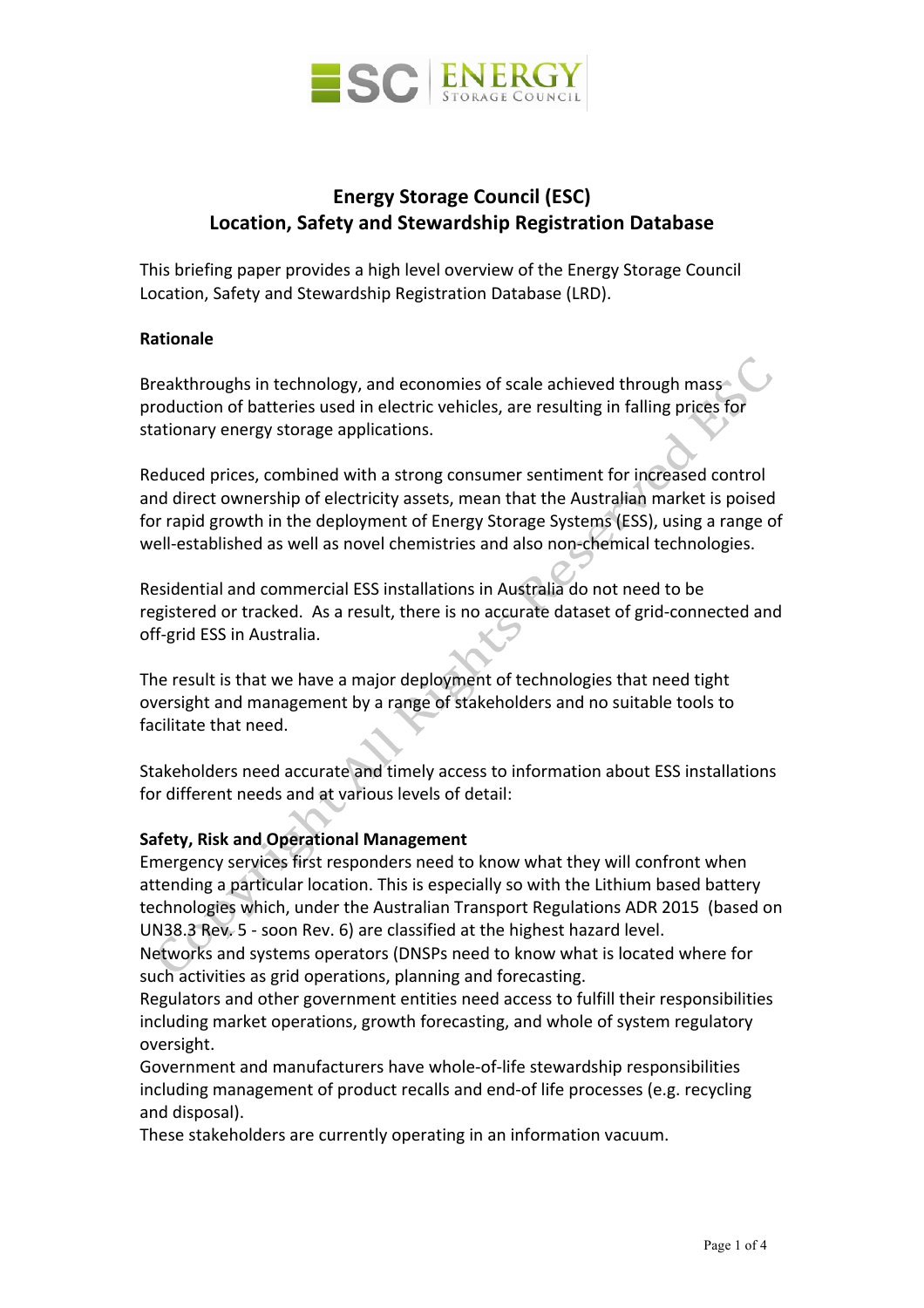

#### **Standards**

While standards are being developed worldwide as a priority for this sector, in the short term there are no standards for lithium and other new chemical storage batteries which heightens the need to know what type & size of batteries are being installed, where and by whom.

Australian governments, utilities, major manufacturers and distributors of energy storage systems, and emergency services all agree that a database that tracks the location of these systems would be very beneficial.

The Energy Storage Council has held extensive briefings with a broad range stakeholders and the universal response is that an LRD is an essential tool to track what battery technology has been deployed. Unfortunately the responses also demonstrate that each stakeholder alone does not have the scope, resources or incentive to develop a database in their own right.

## **Industry Response – Energy Storage Council Location Registration Database**

The ESC comprises Members who are reputable and leading companies in the energy storage industry committed to delivering energy storage solutions in a safe and responsible way.

The Energy Storage Council, the peak body for the energy storage industry, working with its members, have developed an industry led LDR, that can be accessed (according to privacy principles) by legitimate stakeholders to fill this information vacuum.

We have taken this action to resolve the current impasse because we see the need for a rapid implementation of the required tool not only too ensure that ESS systems are deployed and managed well, but also that we can deal effectively with the smallest possible number of legacy systems – and get them registered too.

This LDR has been developed to offer a national database that can be accessed across multiple state jurisdictions from a variety of platforms. Given the lack of a united approach and the absence of universal support for a single initiative, the ESC has taken the initiative and a 'build it and they will come' approach and will demonstrate and argue for the adoption of the LRD by all jurisdictions and stakeholders.

The ESC has committed to delivering this project to the Australian market, and also to global markets via its existing and developing relationships.

Ultimately, applications for the use of this database may include matching ESS owners and energy management solution providers, and for other purposes.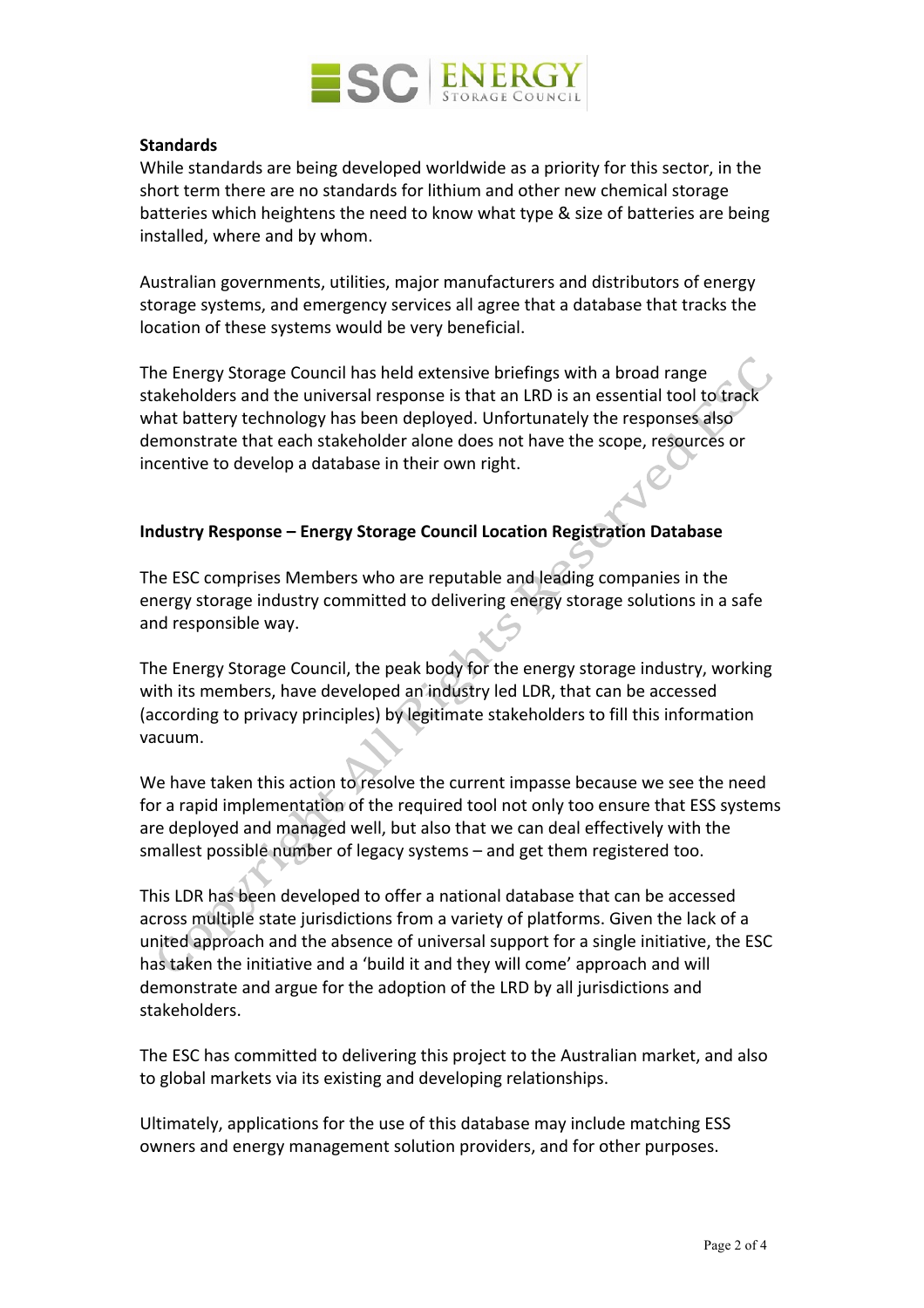

## **Database Design & Scope**

The LDR is designed to achieve a range of industry and government goals including quality assurance, risk management, and geospatial analysis.

The ESC is seeking an appropriately qualified development partner to implement a fully operated and maintained system in accordance with its specifications.

The LDR project will be tailored to meet the needs of:

- Emergency Services (fire, police, ambulance, SES) to determine whether any ESS system is at a location they have been called to attend to an emergency and get the detailed information they need in order to do their job safely.
- Manufacturers and/or importers installers, to allow them to upload product information, brochures and safety data Sheets (SDS) for their products and verify serial numbers of installed systems
- Utilities, network planners, regulators and others who need information for operational, planning and analysis purposes.

The degree of access that each stakeholder group requires will reflect Australian privacy legislation. In some cases this may mean that the information provided is aggregated, or less precise and detailed, in order to protect privacy while still making a valuable planning resource available.

The database will be designed to allow:

- Input of data
- Retrieval of data according to role based profiles

The initial of information types that need to be captured in the database are at Attachment 1.

# *Input of Data*

There will be a control process for the input of data, including system manufacturer, system importer/distributor, system designer/installer, and end use customer.

The database will incorporate drop-down menus, predictive text and saved profiles, the ability to upload diagrams and photographs, scan barcodes, and be intuitive and easy to use, on both desktop and mobile device, and will be available via a secure web interface.

#### *Access to Data*